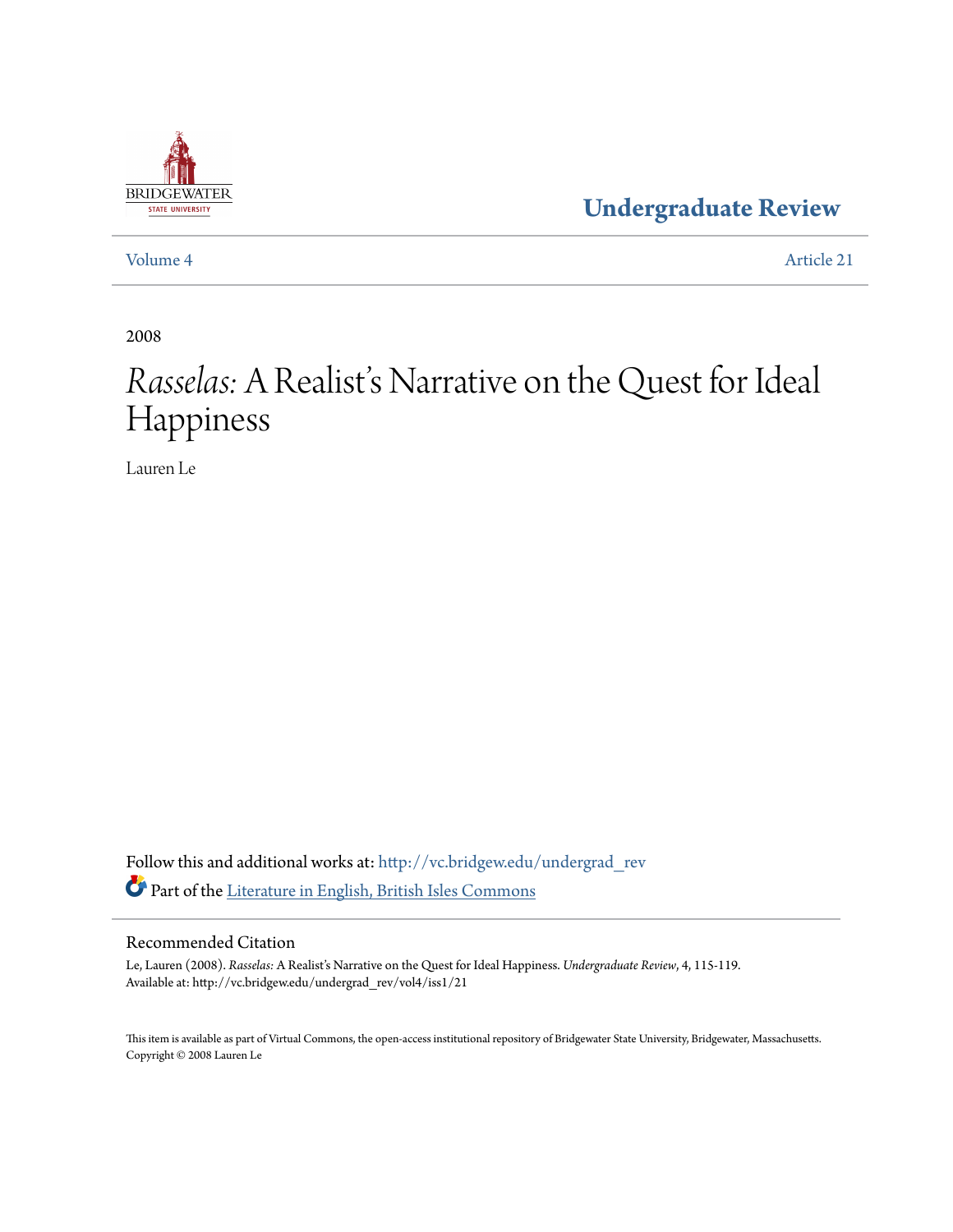## *Rasselas:* A Realist's Narrative on the Quest for Ideal Happiness

### **Lauren Le**

Lauren is an English major contemplating transitioning her area of study toward Biology, for which she also has enthusiasm. She is very reluctant to part with an immensely endearing major that has introduced her to countless classics and other interesting texts while driving her analytical skills and creativity through writing. Likely, she will keep English as a minor. This essay was written for a course entitled Age of Johnson, taught by Dr. Thomas Curley, who conveys his enthusiastic passion for Samuel Johnson's works and the period through his breadth of knowledge and delightful animation.

prevalent subject in English critic Samuel Johnson's literary<br>compositions, based on keen observations of the human experience,<br>is the theme of the individual's struggle to find lasting happiness<br>landst the illusions and s compositions, based on keen observations of the human experience, is the theme of the individual's struggle to find lasting happiness amidst the illusions and self-deceptions that distort reality and lead to vain hopes. Illusory perspectives that sustain a perverted reality drive the perpetual, quixotic search for a pure, ideal happiness despite experiences that continually demonstrate the impossibility of such a sound condition in the imperfect human existence. Johnson's *The History of Rasselas, Prince of Abyssinia* depicts the journey of naively romantic hopefuls exploring different choices of life in expectation of finding one that would ensure them immaculate happiness. Through the work, Johnson denounces the evasion of reality (real circumstances) in favor of the imagination (fantasy) that deludes and exposes the folly of consequentially attending to the quixotic pursuit of perfect happiness.

Upon opening the narrative, Johnson draws the attention of an audience for whom his philosophical fable in the guise of an Oriental romance is targeted: "Ye who listen with credulity to the whispers of fancy, and pursue with eagerness the phantoms of hope" (2680). The whole narrative is composed of a series of alternating cursory encounters and comprehensive investigations into various modes of life. Through the introduction of restless and discontented Prince Rasselas, Johnson immediately dismisses the opinion that ideal happiness is necessarily connected with corporeal gratification. In the paradoxical prison of the lavish Happy Valley, Rasselas feels the oppression of some *thing* missing**,** amidst the overindulgence of sensual pleasures, that deprives him of a sound mind and perfect felicity. To impress the surface irony of oppression within the happy valley, Johnson embellishes the luxurious setting of diverse floral and faunal plentitude, perpetual security from evil, freedom from labor, and constant gaiety—"revelry and merriment was the business of every hour" (2682)—into the hedonist's paradise. The façade of perpetual happiness maintained by the endless festivities to delight the senses dissipates before Rasselas in his agitated lone wanderings and ruminations over his unhappiness. Hedonism as a lifestyle of pleasure that indulges only the senses lacks the capacity for fulfilling complete happiness. Chapter 2 finds Rasselas, during one of his lone outings, conjecturing what may be that void in the happy valley that prevents him from experiencing complete happiness. In a monologue in which he muses over this substantial feeling of vague emptiness, he considers a "latent sense" that cannot be satisfied with corporal gratification alone: "I am pained with want, but am not […] satisfied with fullness. […] Man has surely some latent sense for which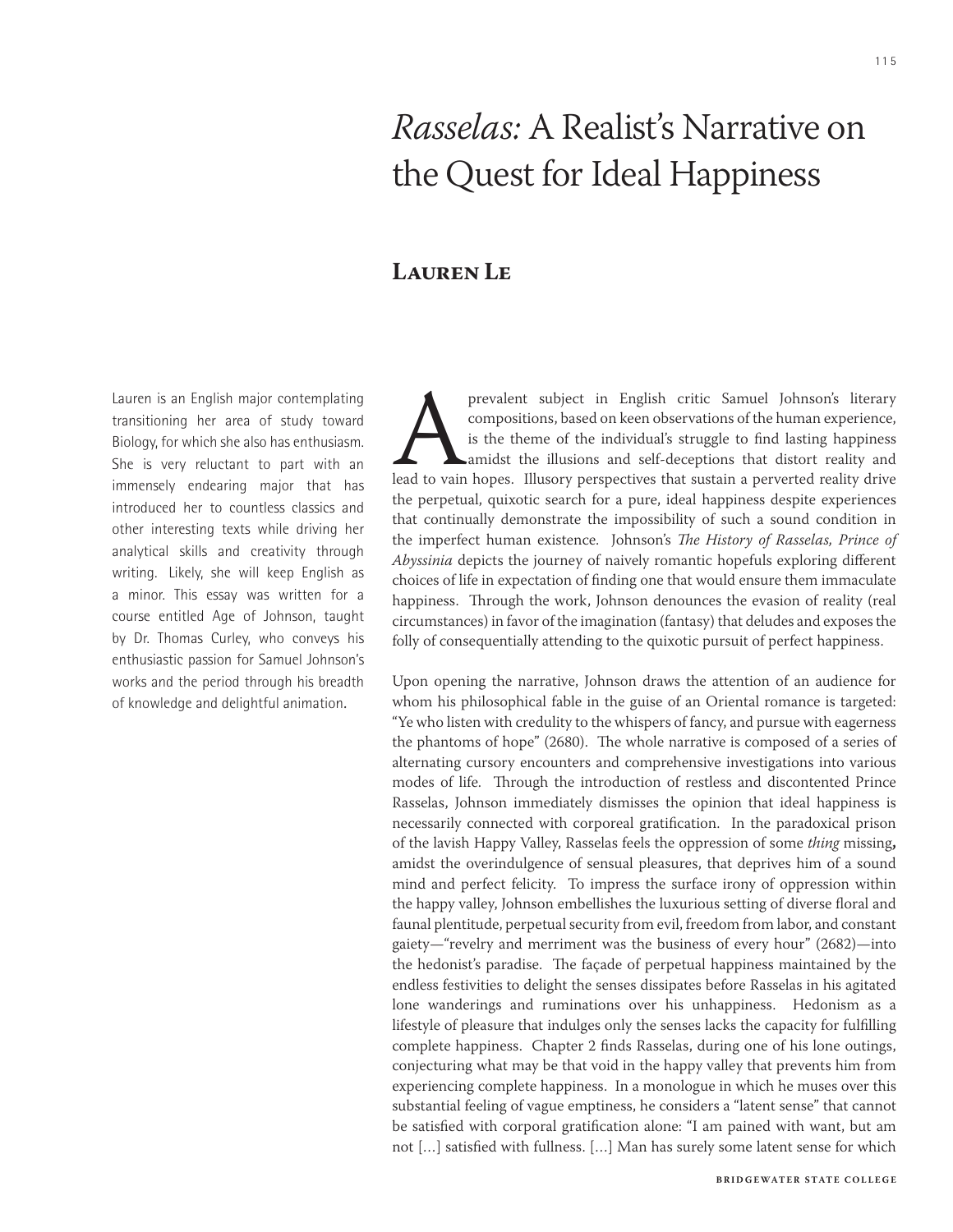[the happy valley] affords no gratification, or he has some desires distinct from sense, which must be satisfied before he can be happy" (Johnson 2683). In observation of his sullen attitude and withdrawal from the revelry of royal society, one of Rasselas' old instructors contends that his discontent has no concrete basis in the happy valley, where there is "neither labor to be endured nor danger to be dreaded, yet [there] is all that labor and danger can procure" (Johnson 2684). Against this reasoning, the prince expresses that having all means of corporal satisfaction at his disposal has infused in him a need to pursue something, to which desire his former instructor admonishes that had he "seen the miseries of the world, [he] would know to value [his] present state" (Johnson 2684). The instructor's response stirs in Rasselas a desire to witness first-hand the miseries of the world because he is now convinced that it is only through his direct observations of the human plight that he can appreciate his supposed blessings.

Out of the conversation between the two emerges the philosophical truth that it is only through hardship that one can truly know happiness; our possessions, whether of materials, rank, or others' affection and esteem, are of higher value when they are earned with difficulty. Pekayah, Princess Nekayah's favored maid and fellow companion on the journey, shares her encounter with this universal truth in her account of the interaction between the Arab chief and the uneducated, illiterate women he kept in captivity away from worldly society on an island on the Nile River: "when they vied for his regard, he sometimes turned away disgusted. […] as they had no choice, their fondness, or appearance of fondness, excited in him neither pride nor gratitude; he was not exalted in his own esteem by the smiles of a woman who saw no other man" (Johnson 2729). Even the absolute shield from human evil and corruption is detestable if its extreme protection robs an individual of experiencing and understanding human nature and the multifaceted human condition, thereby impeding mental growth and realistic perception. Also, through Rasselas' communication of his weariness with life in utopia, Johnson imparts that happiness, in whatever form it may take, cannot last in a condition of constancy—even one of constant luxury—because the mind is inclined toward novelty, and always anticipates its pursuit to engage and excite it. Although Rasselas acknowledges that the condition of constancy detracts from mental excitement (an important element of happiness) as it relates to his existence in the happy valley, he fails to apply this knowledge in his pursuit of the one ultimate form of happiness. All states of happiness are liable to fall into a perpetual haze; in vain will Rasselas and his party hope to find that one choice of life that will endow perfect, lasting happiness.

Toward the end of their journey, Nekayah communicates the discernment that "such is the state of life, that none are happy but by the anticipation of change; the change itself is nothing; when we have made it, the next wish is to change again," to which Rasselas concurs that "variety is so necessary to content" (Johnson 2739). Through their conversation Johnson's rationale for the evasiveness of a lasting mode of happiness is revealed.

A man of reason, Johnson, through his writings, often censured the predominance of the imagination or the fancy over reason and the sense of reality. *Idler* #32 focuses on the distortion of reality and the illusion of happiness achieved by succumbing to the imagination: "Many have no happier moments than those they pass in solitude, abandoned to their own imaginations […]. All this is a voluntary dream, a temporary recession from the realities of life to airy fictions; and habitual subjection of reason to fancy." Chapter 44 of *Rasselas*, entitled "The Dangerous Prevalence of Imagination," is devoted to the discussion of disorders of the mind—self-deception, delusions, loss of reality—that overcome rationality when human fancy is allowed to consume the mind unchecked. The delusional astronomer who imagines himself the administrator of the weather and controller of the elements succumbs to this deviation from the sound balance of reason and fantasy from too much time spent in study and meditation without the alleviation of mental distortion from regular companionship.

A realistic scheme that lends much to pessimism pervades Johnson's tale of the vain quest for ideal happiness. James Boswell in his renowned biography of Johnson captures this seemingly pessimistic nature in a dialogue between Johnson and him concerning the accessibility of happiness. In this particular exchange, Johnson imparts his conviction that happiness relates to the capacity to hope, and, as hope is an act of placing faith and possessing confidence in the future in anticipation of positive outcomes, happiness is not to be experienced in the present. Boswell picks at this opinion, asking Johnson if, despite this supposed rarity of human happiness, there are valid times when one experiences true happiness in the present, to which he exclaims: "Never, but when he is drunk" (253). His declaration that "misery is the lot of man" can be extracted specifically from *Rambler* #45, *Adventurer* #120, and *Idler* #32, though this attitude finds expression in various other essays from the three series. In *Rasselas*, he voices this melancholic outlook and details many dismal aspects of human existence relating to this perspective through the poet, Imlac, who tells the prince that "human life is everywhere a state in which much is to be endured, and little to be enjoyed" (2696). The inexperienced and hopeful young prince initially rejects such a gloomy assessment of the human existence, supposing that leading a kind, virtuous life can immunize one from treachery and suffering. Imlac presses on with his grim perspective of the reality of the human condition, stemming from his own observations and experience, while issuing a warning against Rasselas' naïve perception of the real world beyond his secluded haven: "The world, which you figure to yourself smooth and quiet as the lake in the valley, you will find a sea foaming with tempests, and boiling with whirlpools: you will be sometimes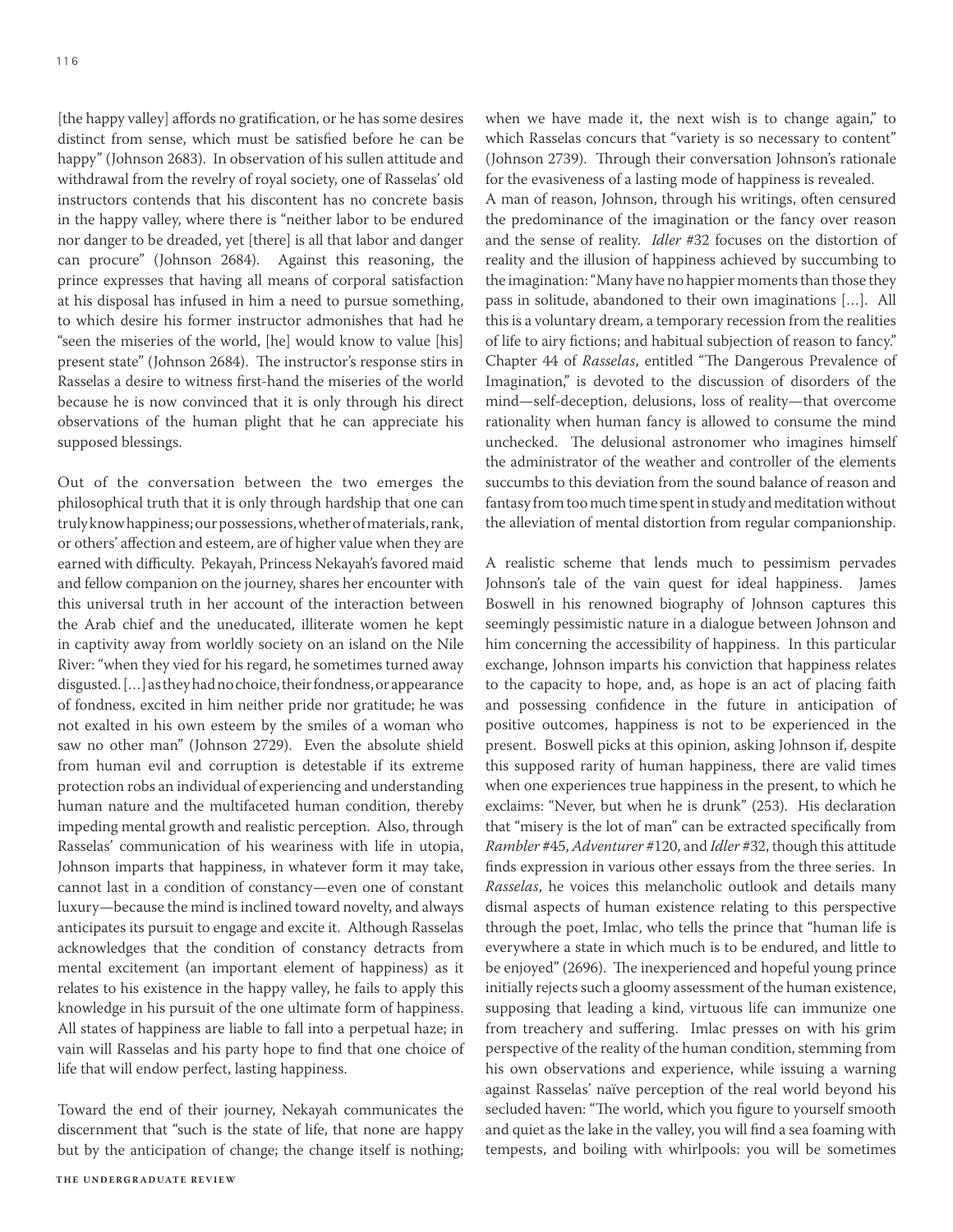overwhelmed by the waves of violence, and sometimes dashed against the rocks of treachery. Amidst wrongs and frauds, competitions and anxieties, you will wish a thousand times for these seats of quiet, and willingly quit hope to be free from fear" (Johnson 2698).

Countering Rasselas' notion that virtue can safeguard one against the vice and malice of others, Imlac explains that if the malevolent must suffer ignominy and unhappiness, by their wretched and miserable nature, they will not forbear from disturbing the mental peace of others. With such admonitions against his callow perceptions did hopeful Rasselas embark on the journey to discover the choice of life that could afford him the greatest degree of happiness. In Cairo, Rasselas observed ubiquitous gaiety and benevolence, but, after having entered into the social circles of the city's mirthful denizens, found his mind agitated and himself unable to share their joviality. Seeking Imlac's counsel on his mental unrest, he is informed of the deceptiveness of appearances by the poet, who explains that within such seemingly jovial, content society, "there was not one who did not dread the moment when solitude should deliver him to the tyranny of reflection" (Johnson 2702). En route its excursion to seek discourse with a hermit renowned in the country of his habitation for his pious virtue, the party encounters pastoral life, the reality of which leaves it disenchanted. Nekayah, who cherishes the innocence and tranquility traditionally associated with simple pastoral life, is incredulous at rustic reality and particularly disgusted by the rural folks' ignorance, unrefined nature, and callous malevolence. Johnson, who supported cultured society, debunks the myth of pastoral life as a serene lifestyle of idyllic simplicity and harmony with nature, shattering the deceptive allure. Continuing on their travel toward the hermit's residence, they find shelter from the heat in the abode of a man of prosperity

Surrounded by fertile nature and domestic joy, Rasselas supposes that the choice of a prosperous life could offer the happiness he seeks, only to be disappointed in his presumption by the affluent man, who discloses the true nature of his situation: that his wealth and popular influence endanger his life by making him the enemy of those envious of his prosperity. As the example of the man of wealth illustrates, prosperity, for all its accompanying comforts and luxury, brings with it a level of uneasiness and fear of victimization—envy makes enemies.

Finally, the three travelers reach the mountain-cave dwelling of the man who has been leading a life of solitude. Through conversation, the hermit reveals his discontent with solitary life, divulging the mental turmoil that plagues the individual who lacks regular company to engage his mind with conversation and activities, describing how such a mind unexercised for want of fresh, external conversation can warp into a muddled state: "[the] mind is disturbed with a thousand perplexities of doubt, and vanities of imagination, which hourly prevail upon [the individual], because [there is] no opportunities of relaxation or diversion" (Johnson 2707). In addition to this knowledge, the hermit imparts his belief that for the individual that "lives well" and observes virtue, satisfaction can be found in any form of life. Discovering the life of solitude unsound, the three continue on their quest for elusive pristine happiness. Nekayah takes opportunities to observe humble life for traces of felicity and her scrutiny of modest living circumstances and the nature of families eventually lead to an extensive discussion with Rasselas on the dynamics of domestic life. The princess observes that within the range of families, domestic discord exists independent of each family's economic situation. Although these domestic "civil wars" are not necessarily inevitable, Nekayah perceives that they are generally difficult to avoid because the different years of life bring about significant changes to the overall perspective of the individual, and children by their lesser development cannot "credit the assertions of parents, which their own eyes show them to be false" (Johnson 2712).

Besides the friction between parents and children, family conflicts also arise out of spousal tension caused by iniquities committed by either partner. Repelled by talk of such infelicity that seemed inherent in family life, Rasselas considers the single life, but is deterred by Nekayah's subsequent description of the bachelorhood: "To live without feeling or exciting sympathy, to be fortunate without adding to the felicity of others, or afflicted without tasting the balm of pity, is a state more gloomy than solitude. […] Marriage has many pains, but celibacy has no pleasures" (Johnson 2712).

Having, as yet, no luck in tracing the mythical pristine bliss though, for their originally callow minds, they have gained a great depth of invaluable knowledge to understand life (Johnson indirectly helping his audience to understand the nature of happiness)—they consult an old man still of reason, hoping to hear that perfect happiness, though it eludes youthful pursuit, approaches the individual later in life. The old man offers no solace in his account of his present condition, relating that, for him, "the world has lost its novelty," (Johnson 2735) that he has lost interest in the physical properties of a world he is soon to quit upon Nature's beckoning.

Johnson's poverty and constant struggle for livelihood during most of his life contributes to the aura of pessimism that hovers about the characters' pursuit of pure happiness, an ideal state that Johnson must have felt was not accessible in earthly existence. Despite the fame attained by his monumental achievement of *A Dictionary of the English Language*, money continued to be a pressing concern.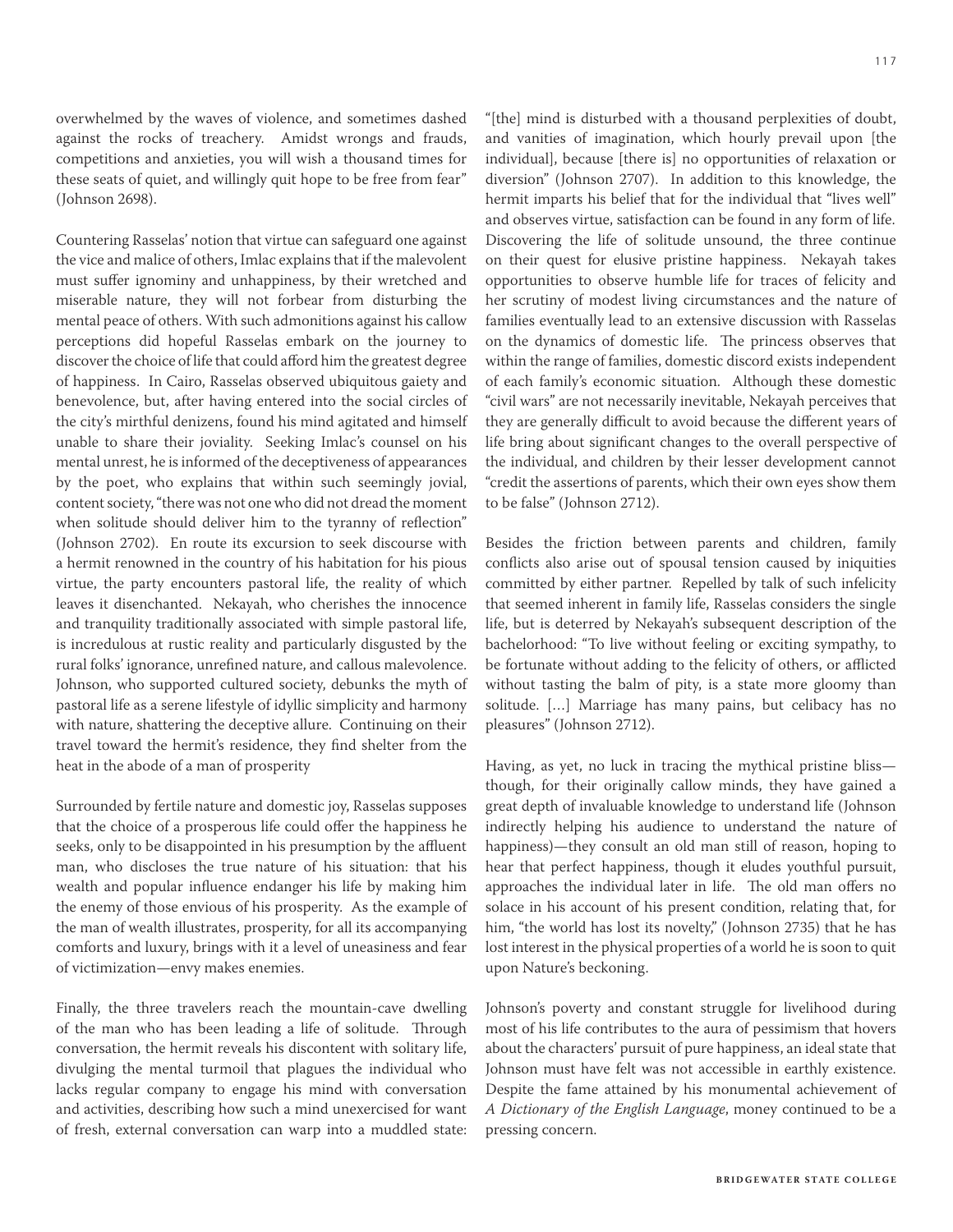*Rasselas* was crafted by Johnson in the span of, astoundingly, one week in January 1759 under the necessity of money to attend to his dying mother—to provide comfort for her on her deathbed, finance funeral expenses, and pay off her minor debts. Johnson did not receive the money for the first edition of *Rasselas* in time to attend to her deathbed and funeral. The reader can perceive Johnson's desolate outlook on human existence in the speech of the old man of reason when he expresses that praises are meaningless to him who has "neither mother to be delighted with the reputation of her son, nor wife to partake the honors of her husband" (2735). Before leaving the company of the group, the man of age and reason indirectly advises the youths to live effectively and attentively to their fullest potential while time and the vigor of youth are still on their side: "My retrospect of life recalls to my view many opportunities of good neglected, much time squandered upon trifles, and more lost in idleness and vacancy. I leave many great designs unattempted, and many great attempts unfinished" (Johnson 2735). He leaves them with what is Johnson's own message to the audience on his impression of ideal happiness: "[I] expect, with serene humility, that hour which nature cannot long delay; and hope to possess, in a better state, that happiness which here I could not find, and that virtue which here I have not attained" (Johnson 2735). The dissatisfaction that the weary, yet hopeful, travelers in search of immaculate happiness continually load onto their minds with each deterring experience in society and each discouraging interview with individuals of different stations in life—which develops the pessimism that characterizes the story—is somehow allayed by Johnson's subtle message of turning to "hope as form of anticipatory happiness" (Joeckel 31).

As Johnson's Christian religion was a significant influence on his life, the hope that he tries to inspire in his audience is a message advising individuals to put faith in the future, and even beyond (i.e. the afterlife), toward indefinite times that still holds the promise of idealized happiness (Joeckel 31). In one of his moral essays, Johnson urges his readers as "candidates of learning" to "[fix] their eyes upon the permanent luster of moral and religious truth, [in which] they would find a more certain direction to happiness" (*Rambler* 180).

Critic Samuel T. Joeckel, in his essay on the Enlightenment's influence on Johnson, believes that there is another reason for his characters' inability to secure general happiness: the particularity of the individual's experience is rejected in preference for the universal human experience. Enlightenment thought denied the notion of happiness in the particulars of unique individual experiences and subjected individuals' experiences to be judged through the universal perspective, by which the unique instances of happiness is devalued. Imlac, who embodies many of Johnson's values, is the medium by which he champions the generalizing inclination of Enlightenment thinking; he describes the laudable nature of poetry thus: "The business of a poet is to examine, not the individual, but the species; to remark general properties and large appearances […], neglect the minuter discriminations. [...] He must [...] rise to general and transcendental truths [...]" (Johnson 2694). The problem with this principle of universal uniformity when applied to the judgment of happiness is that it shamefully renders insignificant the valid instances of an individual's particular happiness, which, as Joeckel contends, is "often the locus of true experiences of happiness" (22).

Although *Rasselas* seems to narrate a series of trials with disappointing outcomes, Johnson as a moralist provides a foundation for understanding the nature of happiness while providing valuable lessons and advice for his audience. That Johnson is of the opinion that knowledge, education, and the ability to think and reflect under reason are key to any form of happiness is implicit in recurrent situations in the narrative. Rasselas' innate ability to think alienates him from the society of the young men of gaiety of Cairo, whom he repels for their shallow joy: "Their mirth was without images, their laughter without motive; their pleasures were gross and sensual, in which the mind had no part [...] Perpetual levity must end in ignorance; and intemperance, though it may fire the spirits for an hour, will make life short and miserable" (Johnson 2703). Nekayah, in her observation of humble life, also encounters excessive mindlessness and frivolity among the daughters of the families, indulging in their artificial happiness at times and absorbed in petty bickers at others. Pekuah likewise dealt with the frustrating emptiness of the mind in her exasperating company with the uneducated and mindless women at the Arab chief's abode. Johnson also encourages the balance of study with experience, and through Imlac's dialogue with Rasselas, this value is emphasized when the poet avows, "I am less unhappy then the rest, because I have a mind replete with images […] The rest, whose minds have no impression but of the present moment, are either corroded by malignant passions, or sit stupid in the gloom of perpetual vacancy" (2697).

For all his support of Christian morality, Johnson is not blind to the truth that virtue does not guarantee happiness, only "quietness of conscience" (2714). Relating back to Enlightenment ideals prevalent during the  $18<sup>th</sup>$  century of reason over fancy, transcendental truth, and universal generalizations of the human happiness, Johnson's fable demonstrates through its inconclusive ending of the vanity of an earthly pursuit of happiness and imparts the moralist's own belief in hope as the only true medium by which the possibility of ideal happiness in the future exists.